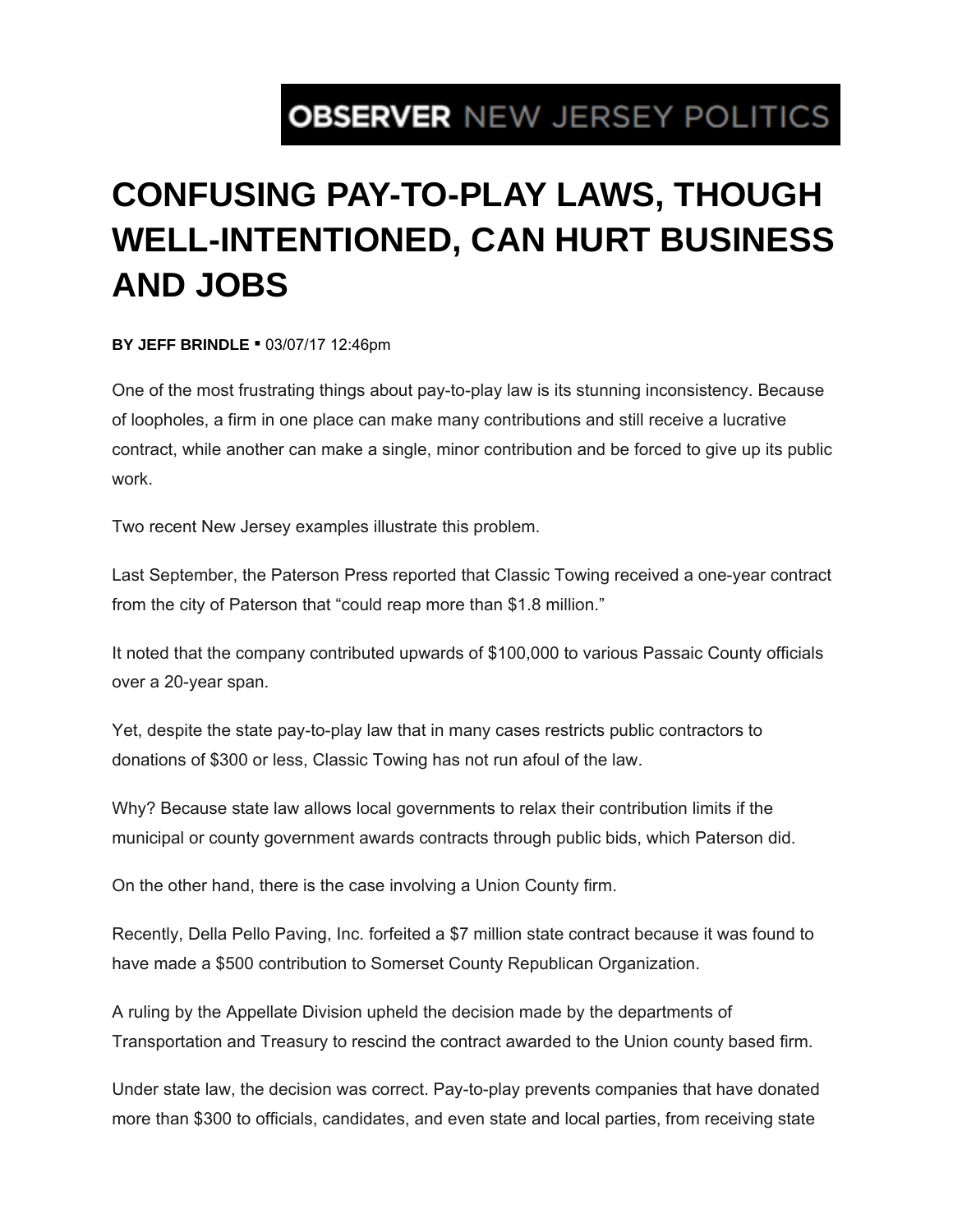contracts. The laudable goal is to prevent firms from using large political contributions as bait for public contracts.

Nevertheless, this case shows the complicated law can be overly burdensome. It can potentially put a company out of business, cause people to lose their jobs, and hurt the economy.

Is it really fair that a modest \$500 contribution to a county political party results in the forfeiture of a \$7 million contract? Not to me.

Two other situations further expose the contradictions in the state pay-to-play law as written.

Two New Jersey municipalities, Plainfield and Glen Rock, are currently in the process of passing ordinances which change their local pay-to-play laws.

State law allows municipalities to opt out of the state pay-to-play law if they enact their own ordinances. Some 158 or so have done so.

Glen Rock is strengthening its law. Plainfield, on the other hand, is loosening its law.

In Glen Rock, a business would be ineligible to receive a contract in excess of \$17,500 if it donates more than \$300 to Mayor or council candidates, \$500 to municipal joint candidate committees, or \$500 to Bergen county political committees or political action committees.

In Plainfield, council members plan to repeal the city ordinance that caps public contractor donations at \$300 and change the law to allow \$2,600 contributions under a "fair and open" competitive bidding process.

Clearly, these examples highlight why the state's pay-to-play law needs to be reformed.

It is convoluted and complicated. The law is hard to understand and therefore hard to enforce. The law causes honest business people to make simple mistakes and less than straightforward ones to find ways around it, diminishing transparency.

Existing law includes officials, candidates and parties at all levels. It limits donations to \$300 on contracts of \$17,500 or more. It requires disclosure of contributions and contracts when a contractor receives \$50,000 or more in contracts statewide.

On the other hand, the law is replete with loopholes. It allows local governments to opt out of pay-to-play if it passes its own ordinance, no matter if the ordinance is stronger or weaker than state law.